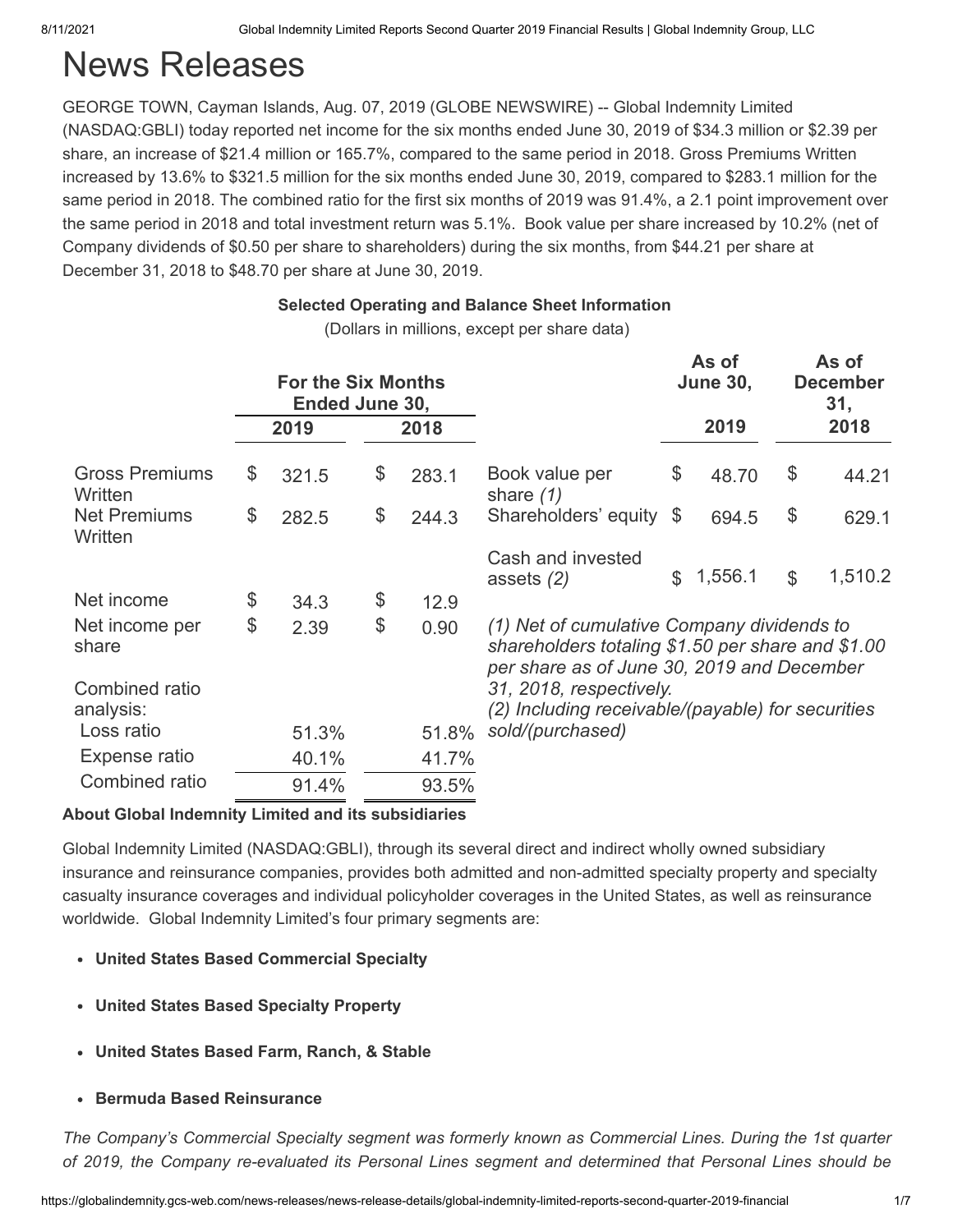*bifurcated into two reportable segments: Specialty Property and Farm, Ranch, & Stable.*

For more information, visit the Global Indemnity Limited's website at http://www.globalindemnity.ky (https://www.globenewswire.com/Tracker?

[data=lhELZNAxVpfjkBLX6q2NuNDzfC1wCzizL\\_LM8J80BCorgslvI2AbeCK99Raw20v2wlI7jbzxCA5bK8KJyM96vW](https://www.globenewswire.com/Tracker?data=lhELZNAxVpfjkBLX6q2NuNDzfC1wCzizL_LM8J80BCorgslvI2AbeCK99Raw20v2wlI7jbzxCA5bK8KJyM96vWBAWHUVu-khoe_-Ja9J0dc=) BAWHUVu-khoe\_-Ja9J0dc=).

#### *Forward-Looking Information*

*The forward-looking statements contained in this press release [1] do not address a number of risks and uncertainties. Investors are cautioned that Global Indemnity's actual results may be materially different from the estimates expressed in, or implied, or projected by, the forward looking statements. These statements are based on estimates and information available to us at the time of this press release. All forward-looking statements in this press release are based on information available to Global Indemnity as of the date hereof. Please see Global Indemnity's filings with the Securities and Exchange Commission for a discussion of risks and uncertainties which could impact the company and for a more detailed explication regarding forward-looking statements. Global Indemnity does not assume any obligation to update the forward-looking statements provided to reflect events that occur or circumstances that exist after the date on which they were made.* 

*[1] Disseminated pursuant to the "safe harbor" provisions of Section 21E of the Security Exchange Act of 1934.*

#### **Global Indemnity Limited's Combined Ratio for the Six Months Ended June 30, 2019 and 2018**

For the six months ended June 30, 2019, the Company recorded a combined ratio of 91.4% (Loss Ratio 51.3% and Expense Ratio 40.1%) compared to 93.5% (Loss Ratio 51.8% and Expense Ratio 41.7%) for the six months ended June 30, 2018.

- The current accident year property loss ratio improved by 1.7 points to 57.6% in 2019 from 59.3% in 2018 primarily due to lower claims frequency and severity in the U.S. Insurance Operations.
- The current accident year casualty loss ratio was 58.0% compared to 57.5% in 2018.

Calendar year results for the six months ended June 30, 2019 include \$16.1 million in favorable loss development mainly from the U.S. Insurance Operations.

#### **Global Indemnity Limited's Gross and Net Premiums Written Results by Segment for the Six Months Ended June 30, 2019 and 2018**

|                             |     |            | <b>Six Months Ended June 30,</b> |               |    |                             |         |               |  |  |  |  |  |
|-----------------------------|-----|------------|----------------------------------|---------------|----|-----------------------------|---------|---------------|--|--|--|--|--|
|                             |     |            | <b>Gross Premiums Written</b>    |               |    | <b>Net Premiums Written</b> |         |               |  |  |  |  |  |
|                             |     |            |                                  | $\frac{0}{0}$ |    |                             |         | $\frac{0}{0}$ |  |  |  |  |  |
|                             |     | 2019       | 2018                             | Change        |    | 2019                        | 2018    | Change        |  |  |  |  |  |
| <b>Commercial Specialty</b> | \$. | 141,292 \$ | 123,746                          | 14.2%         | \$ | 122,277 \$                  | 109,656 | 11.5%         |  |  |  |  |  |
| <b>Specialty Property</b>   |     | 86,160     | 88,374                           | $(2.5\%)$     |    | 73,040                      | 69,519  | 5.1%          |  |  |  |  |  |
| Farm, Ranch, & Stable       |     | 44,462     | 40,336                           | 10.2%         |    | 37,567                      | 34,543  | 8.8%          |  |  |  |  |  |
| Reinsurance                 |     | 49,608     | 30,608                           | 62.1%         |    | 49,601                      | 30,606  | 62.1%         |  |  |  |  |  |
| <b>Total</b>                |     | 321,522 \$ | 283,064                          | 13.6%         | \$ | 282,485 \$                  | 244,324 | 15.6%         |  |  |  |  |  |

**Commercial Specialty Operations:** Gross premiums written and net premiums written increased 14.2% and 11.5%, respectively, for the six months ended June 30, 2019 as compared to the same period in 2018. This increase is primarily driven by new programs and increases in excess & surplus lines submissions.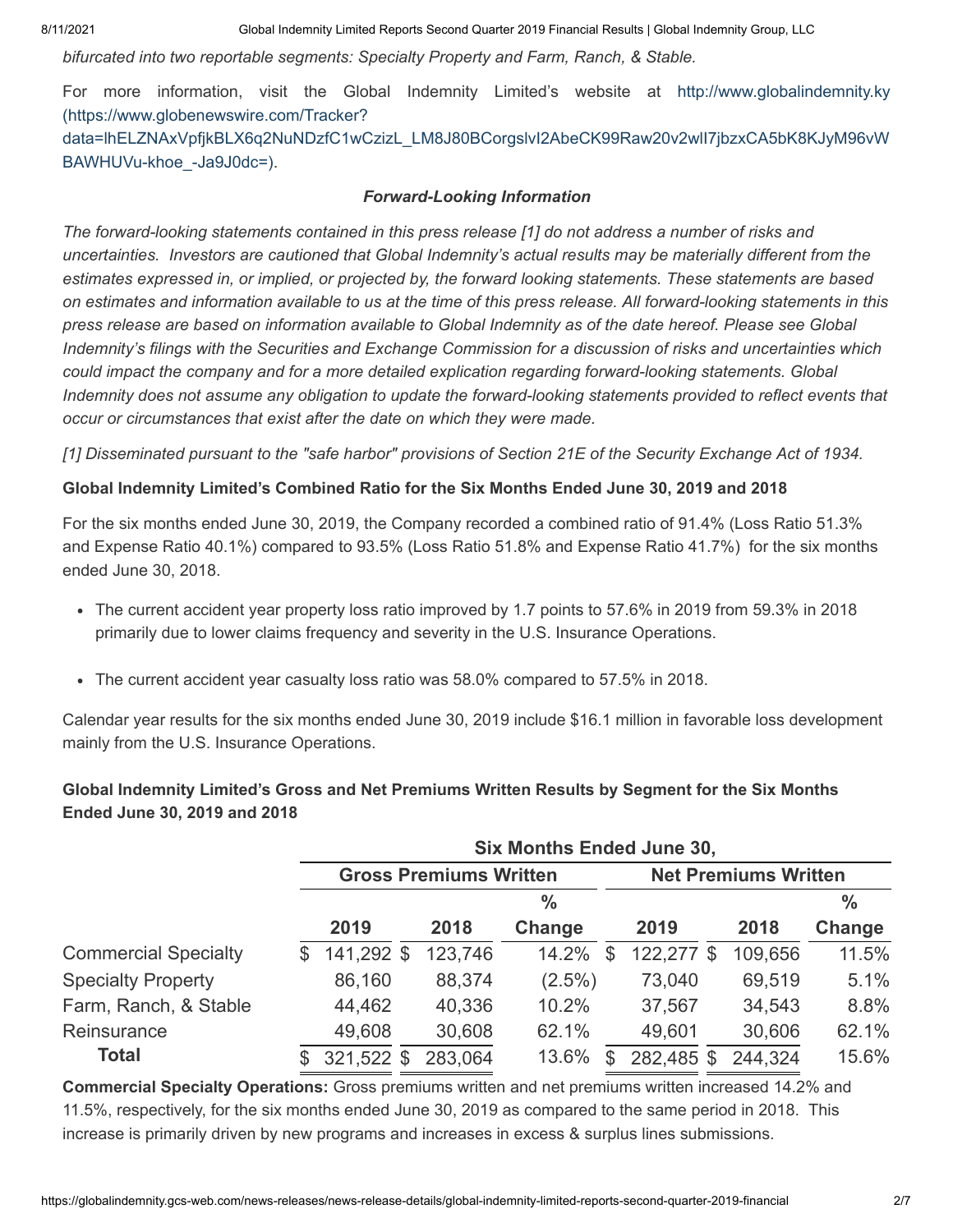8/11/2021 Global Indemnity Limited Reports Second Quarter 2019 Financial Results | Global Indemnity Group, LLC

**Specialty Property Operations:** Gross premiums written decreased by 2.5% and net premiums written increased by 5.1% for the six months ended June 30, 2019 as compared to the same period in 2018. The decrease in gross premiums written was primarily due to a continued reduction of catastrophe exposed business. As a result of reducing its catastrophe exposure, Specialty Property ceded less premiums to reinsurers, which contributed to the growth in net premiums written.

**Farm, Ranch, & Stable Operations:** Gross premiums written increased by 10.2% and net premiums written increased by 8.8% for the six months ended June 30, 2019 as compared to the same period in 2018. The increase in gross and net premiums written was primarily due to an increase in pricing as well as new agent appointments.

**Reinsurance Operations:** Gross premiums written and net premiums written both increased 62.1% for the six months ended June 30, 2019, as compared to the same period in 2018, mainly due to entering a new casualty treaty during 2019 and rate increases within the property catastrophe line of business.

Note: Tables Follow

# **GLOBAL INDEMNITY LIMITED CONSOLIDATED STATEMENTS OF OPERATIONS**

(Unaudited) (Dollars and shares in thousands, except per share data)

|                                                      |               | <b>For the Three Months</b><br>Ended June 30, |              |          |                |         |                | <b>For the Six Months</b><br>Ended June 30, |  |  |
|------------------------------------------------------|---------------|-----------------------------------------------|--------------|----------|----------------|---------|----------------|---------------------------------------------|--|--|
|                                                      |               | 2019                                          |              | 2018     |                | 2019    |                | 2018                                        |  |  |
| Gross premiums written                               |               | 179,321                                       | $\mathbb{S}$ | 158,817  | $\mathfrak{L}$ | 321,522 | $\mathbb{S}$   | 283,064                                     |  |  |
| Net premiums written                                 | \$            | 159,069                                       | \$           | 136,454  | \$             | 282,485 | \$             | 244,324                                     |  |  |
| Net premiums earned                                  | $\mathcal{S}$ | 128,201                                       | \$           | 113,917  | \$.            | 250,290 | $\mathfrak{L}$ | 221,919                                     |  |  |
| Net investment income                                |               | 13,826                                        |              | 10,954   |                | 21,045  |                | 22,358                                      |  |  |
| Net realized investment gains                        |               | 3,590                                         |              | 2,830    |                | 13,980  |                | 2,514                                       |  |  |
| Other income                                         |               | 522                                           |              | 324      |                | 1,010   |                | 878                                         |  |  |
| <b>Total revenues</b>                                |               | 146,139                                       |              | 128,025  |                | 286,325 |                | 247,669                                     |  |  |
| Net losses and loss adjustment<br>expenses (1)       |               | 70,075                                        |              | 58,861   |                | 128,396 |                | 114,933                                     |  |  |
| Acquisition costs and other underwriting<br>expenses |               | 50,534                                        |              | 47,513   |                | 100,277 |                | 92,516                                      |  |  |
| Corporate and other operating expenses               |               | 4,639                                         |              | 10,918   |                | 7,844   |                | 20,178                                      |  |  |
| Interest expense                                     |               | 5,042                                         |              | 4,940    |                | 10,065  |                | 9,801                                       |  |  |
| Income before income taxes                           |               | 15,849                                        |              | 5,793    |                | 39,743  |                | 10,241                                      |  |  |
| Income tax expense (benefit)                         |               | 1,186                                         |              | (1, 399) |                | 5,480   |                | (2,652)                                     |  |  |
| <b>Net income</b>                                    |               | 14,663                                        | \$           | 7,192    |                | 34,263  | \$             | 12,893                                      |  |  |
| Weighted average shares outstanding-<br>basic        |               | 14,187                                        |              | 14,092   |                | 14,171  |                | 14,074                                      |  |  |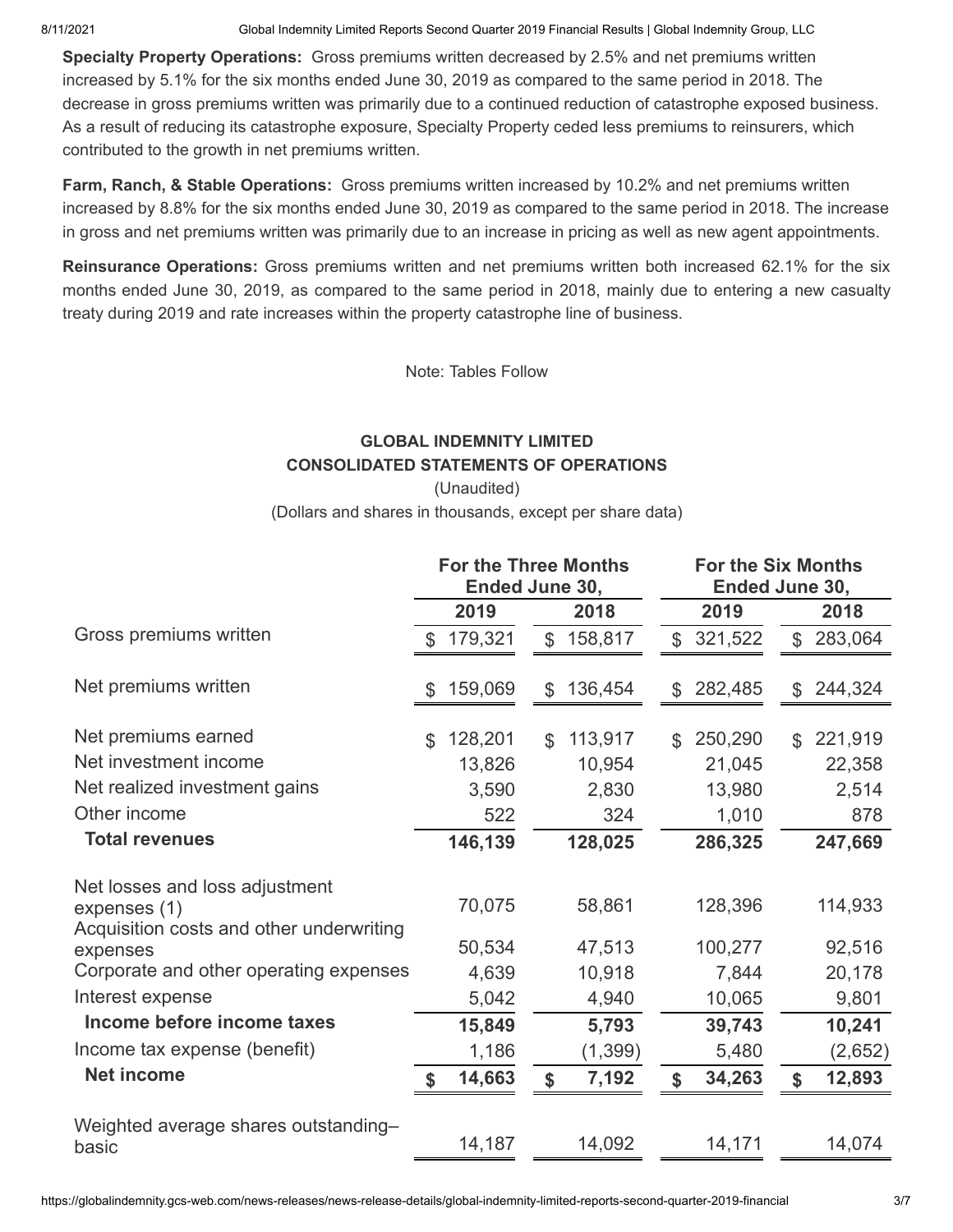8/11/2021 Global Indemnity Limited Reports Second Quarter 2019 Financial Results | Global Indemnity Group, LLC

| Weighted average shares outstanding-<br>diluted   | 14,331       |              | 14,335       | 14,325       |                           | 14,308       |
|---------------------------------------------------|--------------|--------------|--------------|--------------|---------------------------|--------------|
| Net income per share – basic                      | 1.03         | $\sqrt{5}$   | 0.51         | \$<br>2.42   | \$                        | 0.92         |
| Net income per share – diluted                    | \$<br>1.02   | \$           | 0.50         | \$<br>2.39   | $\boldsymbol{\mathsf{s}}$ | 0.90         |
| Cash dividends declared per share                 | 0.25         | $\mathbf{s}$ | 0.25         | \$<br>0.50   | \$                        | 0.50         |
| <b>Combined ratio analysis: (2)</b><br>Loss ratio | 54.6         |              | 51.7         | 51.3         |                           | 51.8         |
| Expense ratio<br>Combined ratio                   | 39.4<br>94.0 |              | 41.7<br>93.4 | 40.1<br>91.4 |                           | 41.7<br>93.5 |
|                                                   |              |              |              |              |                           |              |

*(1) Includes loss reductions related to prior years of \$8.2 million and \$9.6 million for the three months ended June 30, 2019 and 2018, respectively and \$16.1 million and \$15.5 million for the six months ended June 30, 2019 and 2018, respectively.*

*(2) The loss ratio, expense ratio and combined ratio are GAAP financial measures that are generally viewed in the insurance industry as indicators of underwriting profitability. The loss ratio is the ratio of net losses and loss adjustment expenses to net premiums earned. The expense ratio is the ratio of acquisition costs and other underwriting expenses to net premiums earned. The combined ratio is the sum of the loss and expense ratios.*

# **GLOBAL INDEMNITY LIMITED CONSOLIDATED BALANCE SHEETS**

(Dollars in thousands)

| <b>June 30,</b> | <b>December</b>                                              |
|-----------------|--------------------------------------------------------------|
| 2019            | 31, 2018                                                     |
|                 |                                                              |
|                 |                                                              |
|                 | \$1,235,155                                                  |
|                 | 124,747                                                      |
|                 | 50,753                                                       |
|                 | 1,410,655                                                    |
| 56,215          | 99,497                                                       |
| 120,649         | 87,679                                                       |
| 66,398          | 114,418                                                      |
| 41,588          | 49,206                                                       |
| 11,134          | 10,866                                                       |
|                 | 15                                                           |
| 37,425          | 48,589                                                       |
| 69,047          | 61,676                                                       |
| 21,755          | 22,020                                                       |
| 6,521           | 6,521                                                        |
|                 | (Unaudited)<br>\$1,196,276<br>262,029<br>51,472<br>1,509,777 |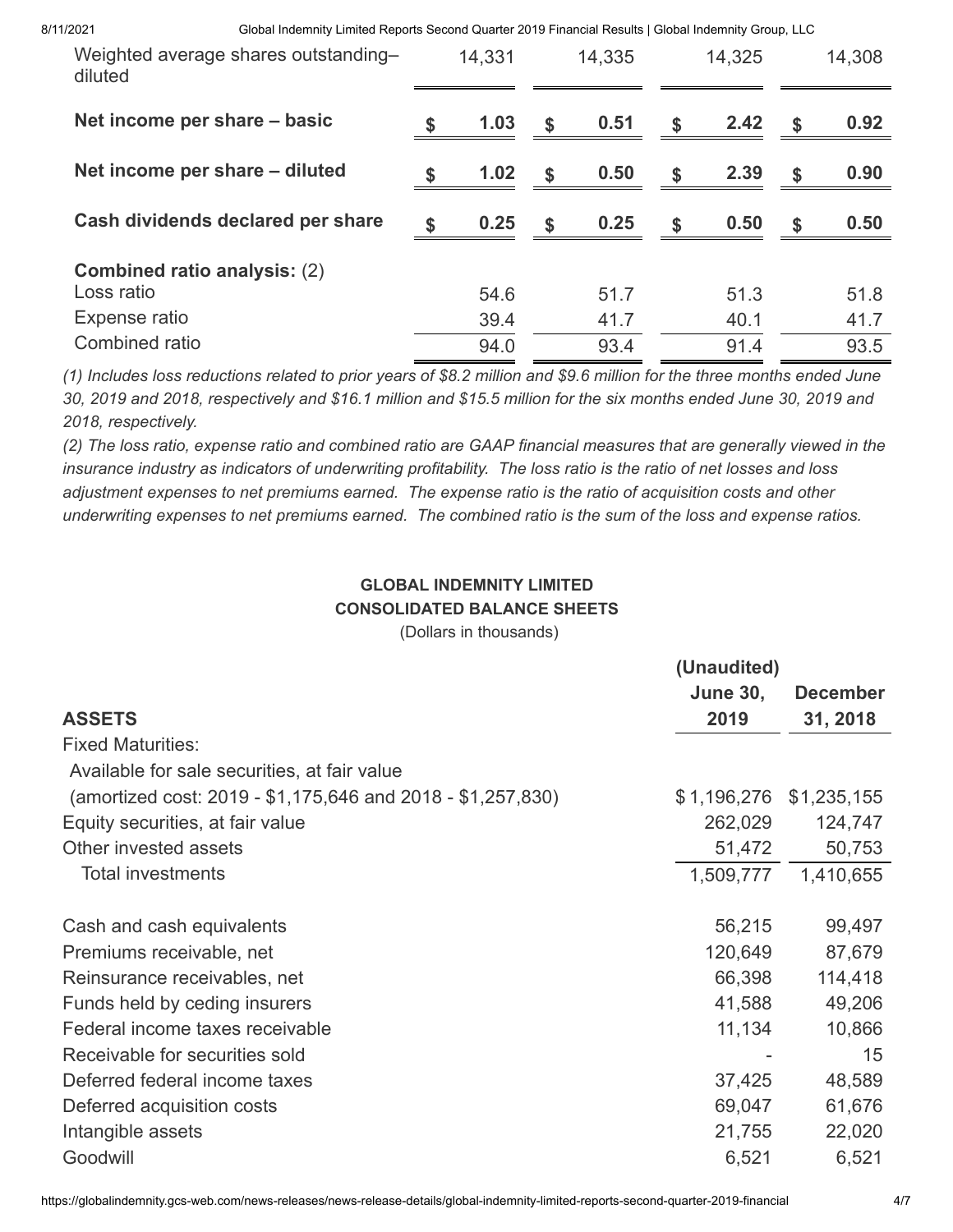| Prepaid reinsurance premiums<br>Other assets                                                                                                     |               | 19,244<br>55,719        | 20,594<br>28,530 |
|--------------------------------------------------------------------------------------------------------------------------------------------------|---------------|-------------------------|------------------|
| <b>Total assets</b>                                                                                                                              |               | \$2,015,472 \$1,960,266 |                  |
| <b>LIABILITIES AND SHAREHOLDERS' EQUITY</b><br><b>Liabilities:</b>                                                                               |               |                         |                  |
| Unpaid losses and loss adjustment expenses                                                                                                       | $\mathcal{L}$ | 608,773 \$              | 680,031          |
| Unearned premiums                                                                                                                                |               | 312,758                 | 281,912          |
| Ceded balances payable                                                                                                                           |               | 17,459                  | 14,994           |
| Payables for securities purchased                                                                                                                |               | 9,849                   |                  |
| <b>Contingent commissions</b>                                                                                                                    |               | 8,103                   | 10,636           |
| Debt                                                                                                                                             |               | 292,106                 | 288,565          |
| <b>Other liabilities</b>                                                                                                                         |               | 71,912                  | 55,069           |
| <b>Total liabilities</b>                                                                                                                         |               | 1,320,960               | 1,331,207        |
| <b>Shareholders' equity:</b>                                                                                                                     |               |                         |                  |
| Ordinary shares, \$0.0001 par value, 900,000,000 ordinary shares                                                                                 |               |                         |                  |
| authorized; A ordinary shares issued: 10, 239, 520 and 10, 171, 954,                                                                             |               |                         |                  |
| respectively; A ordinary shares outstanding: 10,129,071 and 10,095,312,<br>respectively; B ordinary shares issued and outstanding: 4,133,366 and |               |                         |                  |
| 4,133,366, respectively                                                                                                                          |               | $\overline{2}$          | 2                |
| Additional paid-in capital (1)                                                                                                                   |               | 439,707                 | 438,182          |
| Accumulated other comprehensive income (loss), net of taxes                                                                                      |               | 16,542                  | (21, 231)        |
| Retained earnings (1)                                                                                                                            |               | 242,234                 | 215,132          |
| A ordinary shares in treasury, at cost: 110,449 and 76,642 shares,                                                                               |               |                         |                  |
| respectively                                                                                                                                     |               | (3,973)                 | (3,026)          |
| Total shareholders' equity                                                                                                                       |               | 694,512                 | 629,059          |
|                                                                                                                                                  |               |                         |                  |

Total liabilities and shareholders' equity

\$ 2,015,472 \$1,960,266

*(1) Since the Company's initial public offering in 2003, the Company repurchased 20.2 million shares for a total of \$488 million. These share repurchases are reflected by a \$488 million reduction of the Company's additional paidin capital and retained earnings as of June 30, 2019 and December 31, 2018. Retained earnings are also net of \$21 million and \$14 million of cumulative historic Company dividends to shareholders as of June 30, 2019 and December 31, 2018, respectively.*

#### **GLOBAL INDEMNITY LIMITED SELECTED INVESTMENT DATA**

(Dollars in millions)

**Market Value as of**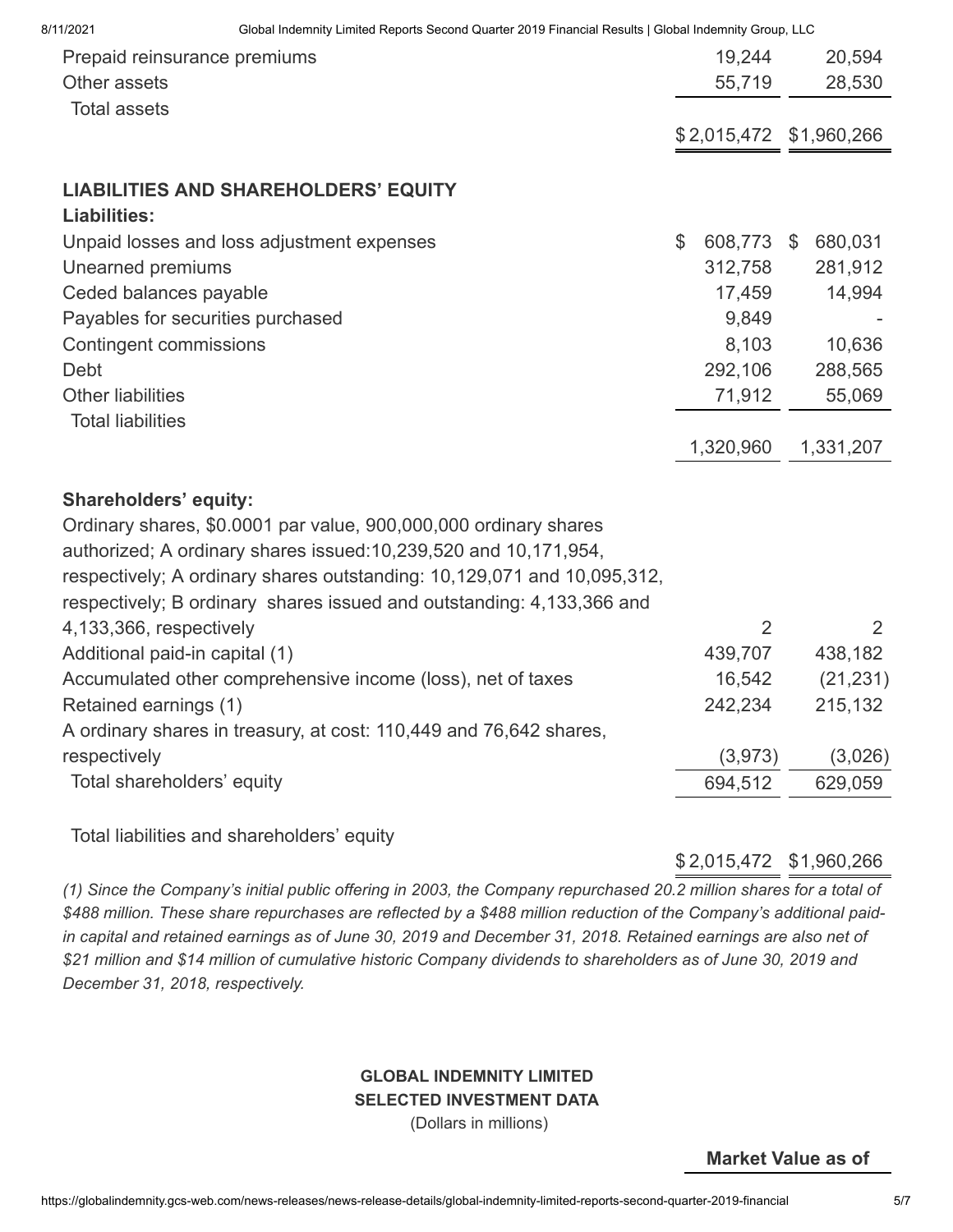|                                           | <b>June 30,</b><br>2019 | (Unaudited) December<br>31, 2018 |         |  |
|-------------------------------------------|-------------------------|----------------------------------|---------|--|
| <b>Fixed maturities</b>                   | \$<br>1,196.3           | <sup>S</sup>                     | 1,235.2 |  |
| Cash and cash equivalents                 | 56.2                    |                                  | 99.5    |  |
| Total bonds and cash and cash equivalents | 1,252.5                 |                                  | 1,334.7 |  |
| Equities and other invested assets        | 313.5                   |                                  | 175.5   |  |
| Total cash and invested assets, gross     | 1,566.0                 |                                  | 1,510.2 |  |
| Payable for securities purchased          | (9.9)                   |                                  |         |  |
| Total cash and invested assets, net       | 1,556.1                 |                                  | 1,510.2 |  |

|                                                                  | <b>Total Investment Return (1)</b>                           |             |               |              |               |              |                                                            |               |  |  |
|------------------------------------------------------------------|--------------------------------------------------------------|-------------|---------------|--------------|---------------|--------------|------------------------------------------------------------|---------------|--|--|
|                                                                  | <b>For the Three Months</b><br>Ended June 30,<br>(unaudited) |             |               |              |               |              | <b>For the Six Months</b><br>Ended June 30,<br>(unaudited) |               |  |  |
|                                                                  |                                                              | 2019        |               | 2018         |               | 2019         |                                                            | 2018          |  |  |
| Net investment income                                            | \$                                                           | 13.8        | \$            | 11.0         | \$            | 21.0         | \$                                                         | 22.4          |  |  |
| Net realized investment gains<br>Net unrealized investment gains |                                                              | 3.6<br>17.1 |               | 2.8<br>(6.6) |               | 14.0<br>43.4 |                                                            | 2.5<br>(24.3) |  |  |
| Net realized and unrealized investment<br>gains                  |                                                              | 20.7        |               | (3.8)        |               | 57.4         |                                                            | (21.8)        |  |  |
| Total net investment income and gains                            |                                                              | 34.5        | $\mathcal{L}$ | 7.2          | \$            | 78.4         | $\mathbb{S}$                                               | 0.6           |  |  |
| Average total cash and invested assets                           | S                                                            | 1,537.3     | \$            | 1,546.8      | $\mathcal{L}$ | 1,533.2      | $\mathcal{L}$                                              | 1,543.6       |  |  |
| Total investment return %                                        |                                                              | 2.2%        |               | 0.5%         |               | 5.1%         |                                                            | $0.0\%$       |  |  |
| $(1)$ Amounts in this table are shown an a pre-tay hasis         |                                                              |             |               |              |               |              |                                                            |               |  |  |

*(1) Amounts in this table are shown on a pre-tax basis.*

### **Contact: Media**

Stephen W. Ries Senior Corporate Counsel (610) 668-3270 [sries@global-indemnity.com \(mailto:sries@global](mailto:sries@global-indemnity.com)indemnity.com)